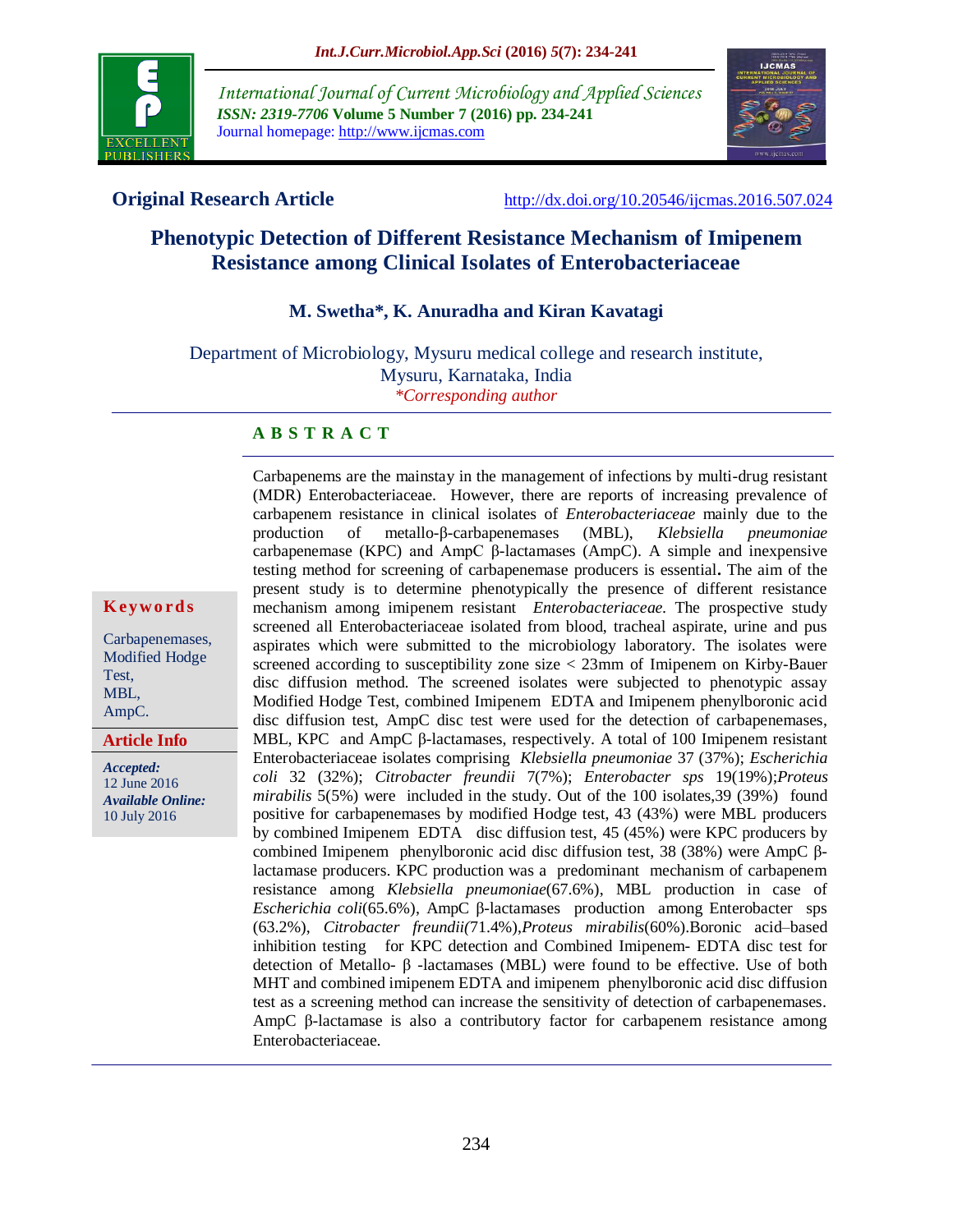# **Introduction**

Carbapenems are the mainstay in the management of infections by multi-drug resistant (MDR) Enterobacteriaceae. However, clinical utility of this group of antibiotic is under threat due to recent emergence and spread of Imipenem/ Meropenem resistant Enterobacteriaceae throughout the world (Binish Arif Sultan *et al*., 2013). The mainstay in carbapenem resistance is the production of enzyme carbapenemase that has been classified into four main classes (Ambler Class: A-D) according to their amino acid sequence, include class A carbapenemases (KPCtypes), class B or metallo-betalactamases (MBLs) (VIM, IPM, and NDM types), and class D oxacillinases (e.g.,OXA-48-like enzymes) (Andrea Bartolini *et al*., 2014).

In addition, decreased susceptibility to carbapenems in Enterobacteriaceae may be caused by either extended spectrum betalactamases (ESBLs) or AmpC enzymes combined with drug decreased permeability, due to loss of porins(Andrea Bartolini *et al*., 2014). Owing to plasmid mediated mode of spread of metallocarbapenemase among Enterobacteriaceae, the risk of nosocomial infections, epidemic outbreaks and increased mortality is of great concern.

Therefore, an early, reliable and affordable laboratory method for the detection of carbapenemase-producing enterobacteriaceae is of utmost importance<sup>1</sup> and also it is essential to detect and differentiate class A and B carbapenemases among *Enterobacteriaceae* isolates in the clinical laboratory that may provide substantial information before application of the more expensive molecular techniques. This study is focused on the simple phenotypic detection methods for the presence of

different resistance mechanism among imipenem resistant *Enterobacteriaceae.*

## **Materials and Methods**

A prospective study was conducted at the Department of Microbiology, MMC&RI, MYSORE. A total of 100 Imipenem resistant Enterobacteriaceae isolated from various clinical specimens like sputum, pus, urine, blood etc were included in the study. These organisms were isolated from specimens like sputum, tracheal aspirate, pus, urine, blood, pleural fluid and ascitic fluid of patients admitted to different wards, which were sent to the microbiology laboratory for routine culture identification and sensitivity testing. All the Enterobacteriaceae isolates were screened for susceptibility zone size  $\langle$  23mm to Imipenem by Kirby-Bauer disc diffusion method according to CLSI guidelines (Clinical and Laboratory Standards Institute CLSI, 2012). The screened isolates having zone size < 23mm considered Imipenem resistant were subjected to phenotypic assay Modified Hodge Test, combined Imipenem EDTA and Imipenem phenylboronic acid disc diffusion test and AmpC disc test were used for the detection of carbapenemases, MBL, KPC and AmpC β-lactamases, respectively.

#### **Phenotypic detection of carbapenamase production by Modified Hodge test (MHT)**

All the isolates were subjected to Modified Hodge test as per CLSI guidelines**.** A lawn culture of the 1:10 dilution of *Escherichia coli* ATCC 25922 as recommended by CLSI was done on Mueller Hinton agar plate and a 10μg meropenem susceptibility disk was placed in the centre of the test area. The test organism was then streaked in a straight line from the edge of the disk to the edge of the plate. Four strains were tested on the same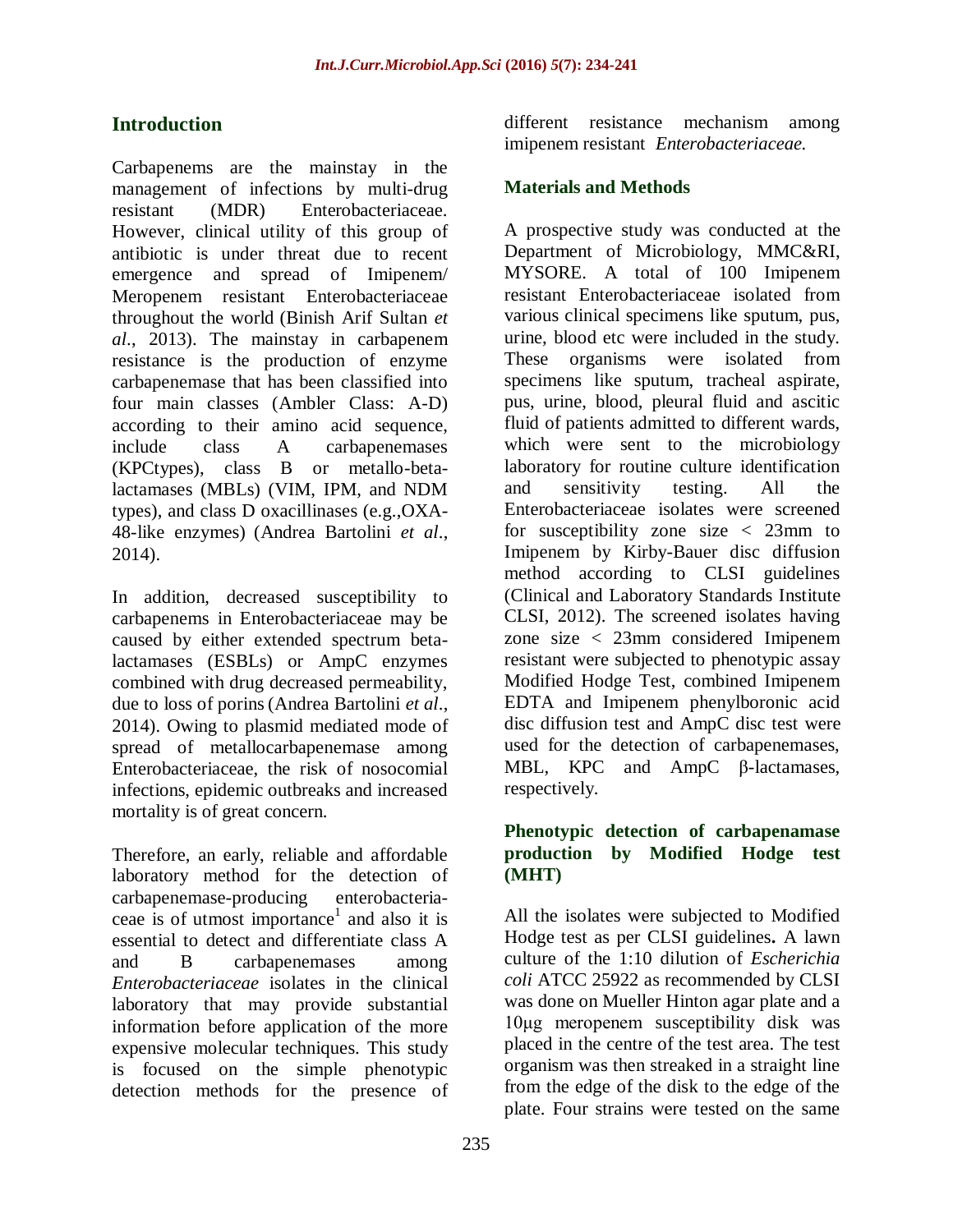plate with one disk and were incubated overnight at  $35^{\circ}$ C  $\pm$  2°C in ambient air for16- 24 hours.

Interpretation was done after 16- 24 hours of incubation. Positive Modified Hodge test showed a clover leaf-like indentation of the *Escherichia coli* 25922 strain growing along the test organism growth streak within the disk diffusion zone indicating production of carbapenemase and a negative test showed no growth of the *Escherichia coli* ATCC 25922 along the test organism growth streak within the disk diffusion.

#### **Combined Imipenem- EDTA disk test for detection of Metallo- -lactamases (MBL)**

All isolates were tested with the combined imipenem-EDTA test with appropriate positive and negative controls**.** Test organisms were inoculated on to Mueller Hinton agar plates as per CLSI guidelines. A 10μg imipenem disk and imipenem (10μg) - EDTA (750 g) combined disk were placed on the plate (Hi- Media, Mumbai) and incubated for 16-18 hours at 35°C. The increase in inhibition zone with the imipenem and EDTA disk 7 mm than the imipenem disk alone was considered as a Metallo-Lactamase (MBL) positive strain.

## **Use of Inhibitor for Differentiation of KPC**

Use of inhibitor phenylboronic acid (PBA) along with meropenem disc was used for detection of KPC.

The stock solution of PBA in the concentration of 20 mg/ml was prepared by dissolving PBA in DMSO. Twenty microliters (400 μg of PBA) from this solution was dispensed onto meropenem discs. The meropenem discs with inhibitor added was dried and used within 60 min. On Mueller Hinton agar plate inoculated with

test strain, two discs of meropenem were used. One disc of meropenem was without any inhibitor, one disc had PBA (400 μg). The agar plates were incubated at 37**°**C overnight and the diameter of the growth inhibitory zone around these meropenem discs with inhibitor added was compared with that around the plain meropenem disc.

The isolate was considered KPC producing when the growth inhibitory zone diameter around the meropenem disc with PBA was increased >5 mm compared with the growth-inhibitory zone diameter around the disc containing meropenem alone.

## **Amp C disk test**

AmpC disk test was also done for the meropenem resistant strains for detection of AmpC β-lactamases5. On a MHA plate, lawn culture of *E. coli* ATCC 25922 was made from an overnight culture suspension adjusted to 0.5 McFarland standard. A 30μg cefoxitin disk was kept on the surface of the agar. A blank disk 6 mm in diameter, Whatmann filter paper no.1 was moistened with sterile saline and inoculated with a few colonies of the test strain. The inoculated disk was then placed beside the cefoxitin disk almost touching it. The plate was incubated overnight at  $37^{\circ}$ C. A flattening or indentation of the cefoxitin inhibition zone in the vicinity of the disk with test strain was interpreted as positive for the production of AmpC β-lactamase. An undistorted zone was considered as negative.

## **Results and Discussion**

A total of 100 Imipenem resistant Enterobacteriaceae isolated from various clinical samples were studied. Out of 100 organisms, commonest isolates were Klebsiella pneumoniae 37%, *E.coli* 32%, *Enterobacter* spp 19%, *Citrobacter freundii* 7% and *Proteus mirabilis* 5%. Among the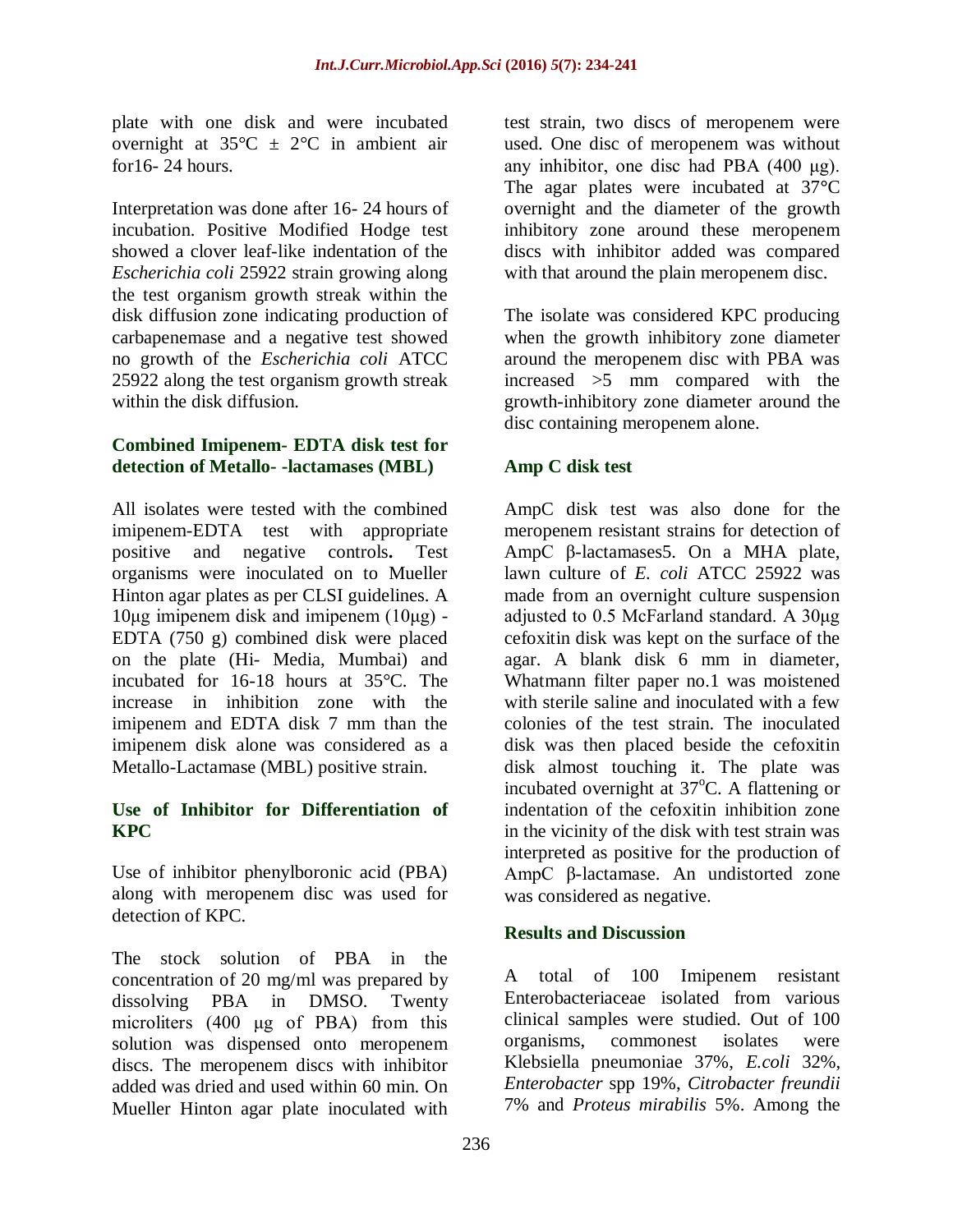100 Imipenem resistant isolates, 39 (39%) found positive for carbapenemases by modified Hodge test, 43 (43%) were MBL producers by combined Imipenem EDTA disc diffusion test, 45 (45%) were KPC producers by combined Imipenem phenylboronic acid disc diffusion test, 38 (38%) were AmpC β-lactamase producers.

KPC production was a predominant mechanism of carbapenem resistance among *Klebsiella pneumoniae* (67.6%), MBL production in case of *Escherichia coli* (65.6%), AmpC β-lactamases production among Enterobacter sps (63.2%), *Citrobacter freundii (*71.4%), *Proteus mirabilis*(60%).

The emergence and spread of carbapenemresistant *Enterobacteriaceae* (CRE) producing acquired carbapenemases have created a global public health crisis. This massive spread, has forced routine analysis to elaborate reliable detection methods (Rai *et al*., 2014). In the present work we analyzed four different phenotypic tests for their ability to correctly identify carbapenem resistance mechanisms, to provide reliable and easy to set up workflow for the detection of carbapenemase and carbapenem hydrolyzing AmpC producers in clinical specimens.

In our study out of 100 imipenem resistant Enterobacteriaceae, Carbapenem resistance was witnessed at a higher rate in Klebsiella pneumoniae 37% when compared 32% in *E. coli* , 19% in *Enterobacter sps ,* 7% in *Citrobacter freundii* and 5% in *Proteus mirabilis.* Wattal, *et al.,* (2010) reported high prevalence of resistance to carbapenems ranging from 13 to 51% in *E. coli* and *Klebsiella* spp. Similar findings have been reported (Chauhan *et al*., 2015). In the present study out of 100 imipenem resistant Enterobacteriaceae, 39% tested positive for production of carbapenemases by MHT and 61% isolates were negative.

Similar findings have been reported (Sathya Pandurangan *et al*., 2015). In this study, we have observed the occurrence of false results of carbapenemase production by the modified Hodge test (MHT) among isolates in which carbapenem reduced susceptibility or resistance was detected. It is suggested that the modified Hodge test should be used as a confirmatory test for carbapenemase production when the initial screening tests are indicative (Tsakris *et al*., 2010). However the main advantage of MHT is that different carbapenemase classes can be recognised in a single plate and apart from being technically demanding and time consuming, disadvantages of this test (MHT) include possible interpretation difficulties and cannot discriminate between various classes of carbapenemases and leads to false positives for Amp C and ESBL isolates(Lee *et al*., 2010).

In the present study three combined-disc tests employing imipenem alone and with PBA, EDTA, or both PBA and EDTA were tested for the differentiation of KPCs and MBLs among *Enterobacteriaceae.* It was found that out of 100 imipenem resistant Enterobacteriaceae*,* 43% of organisms found positive by MBL screen, 45% by KPC screen, both MHT and MBL were positive in18 % and both MBL and KPC were positive in 17%. In a study conducted by Bansal *et al.* (2013) and Baraniak *et al.*  (2013) they reported KPC producers were more common than the MBL producers, which is in concordance with our study. Authors from different parts of India have reported varying resistance rates of carbapenem in *Enterobacteriaceae.*

Currently MBLs and KPCs are considered a major threat in Enterobacteriaceae, representing a potential source of clinical failure in patients treated with almost all βlactam regimens (Queenan *et al*., 2007). Although MBL and KPC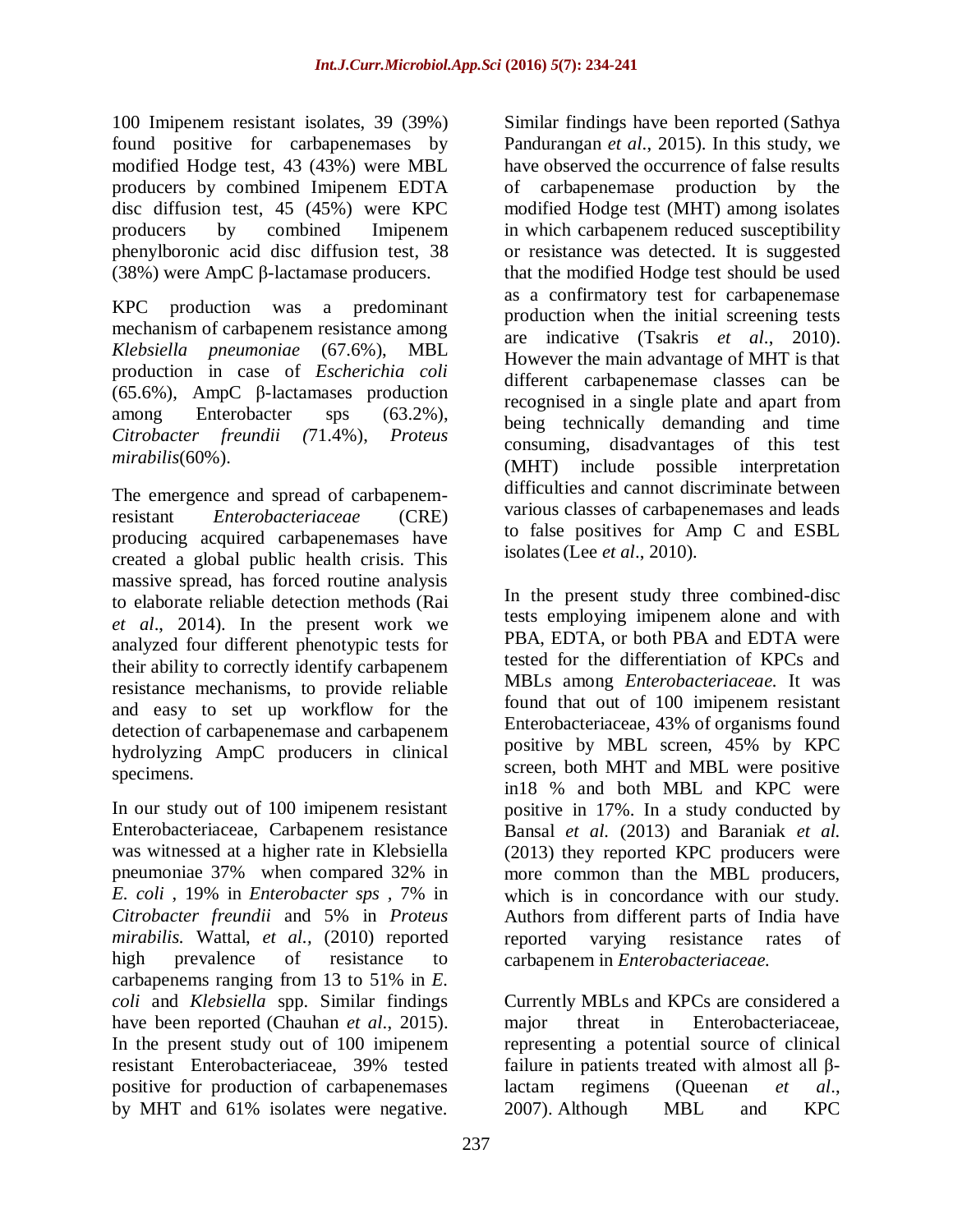carbapenemases are independently disseminated in different regions worldwide, (Queenan *et al*., 2007; Nordmann *et al*., 2009) their co-production has been reported in *K. pneumoniae* and currently is widely detected among Enterobacteriaceae . The production of both enzymes might contribute to their hydrolytic activity and levels of resistance to broad-spectrum βlactams, as well as to the possible comigration of both enzymes. Moreover, KPC and MBL genes are often co-transferred with plasmid-mediated ESBL, fluoroquinolone and aminoglycoside resistance genes, (Beth *et al*., 1997) and this may possibly contribute to the dissemination of additional resistance mechanisms among MBL and/or KPC producers. Therefore, the accurate phenotypic detection of MBL and

KPC carbapenemases is important for clinical and epidemiological purposes, adding to studies on the preliminary characterization of the antimicrobial resistance mechanisms.

Among the 100 imipenem resistant isolates 82% isolates tested negative by both Methods(MHT and MBL), 83% isolates tested negative by both Methods(KPC and MBL) in spite of being resistant to carbapenems by disk diffusion. The likely explanation could be over production of ESBL, or Amp C hyper producers with porin loss. Organisms that produce carbapenem-hydrolyzing enzymes frequently produce more than a single  $\beta$  – lactamase.

| <b>Table.1</b> Distribution of organisms isolated among Enterobacteriaceae (n=100) |  |  |
|------------------------------------------------------------------------------------|--|--|
|------------------------------------------------------------------------------------|--|--|

| Organism              | N                        | %    |
|-----------------------|--------------------------|------|
| Klebsiella pneumoniae | 37                       | 37.0 |
| E.coli                | 32                       | 32.0 |
| Enterobacter sps      | 19                       | 19.0 |
| Citrobacter freundii  |                          | 7.0  |
| Proteus mirabilis     | $\overline{\phantom{1}}$ | 5.0  |

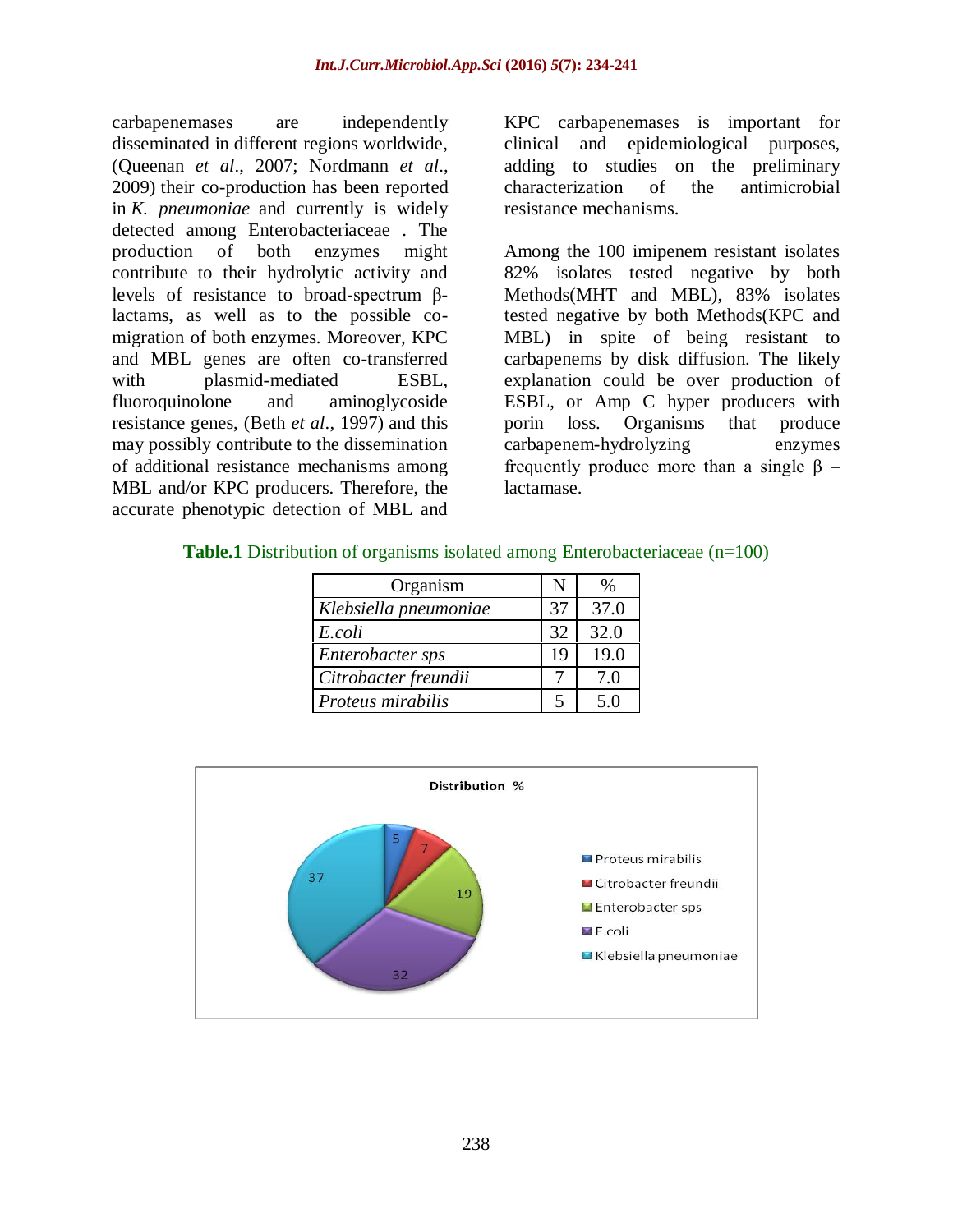| Table.2 Distribution of resistance mechanism among Enterobacteriaceae (n=100) |  |  |  |  |
|-------------------------------------------------------------------------------|--|--|--|--|
|-------------------------------------------------------------------------------|--|--|--|--|

|            | Distribution of<br>Resistance<br>Mechanism among<br>Enterobactriacae |      |  |  |
|------------|----------------------------------------------------------------------|------|--|--|
|            | N                                                                    | $\%$ |  |  |
| <b>MHT</b> | 39                                                                   | 39   |  |  |
| MBL        | 43                                                                   | 43   |  |  |
| <b>KPC</b> | 45                                                                   | 45   |  |  |
| AmpC       | 38                                                                   | 38   |  |  |
| MHT+MBL    | 18                                                                   | 18   |  |  |
| MBL+KPC    | 17                                                                   | 17   |  |  |



**Table.3** Distribution of various types of β-lactamases in Family Enterobacteriaceae

| Organisms            | <b>MHT</b>          | <b>MBL</b>          | <b>KPC</b>         | $ampC n$ <sup>(%)</sup> | $MHT+M$      | $MBL+K$                | $MHT+MBL+$       | Carbapene   |
|----------------------|---------------------|---------------------|--------------------|-------------------------|--------------|------------------------|------------------|-------------|
|                      | $n\frac{\omega}{6}$ | $n\frac{\omega}{6}$ | $n\left(\%\right)$ |                         | BL, $n\%$ )  | PC, $n\left(\%\right)$ | $KPC$ , n $(\%)$ | $mase+ampC$ |
| Proteus mirabilis    | $2(40\%)$           | $1(20\%)$           | $0(0\%)$           | $3(60\%)$               | $0(0\%)$     | $0(0\%)$               | $0(0\%)$         | 1(20%)      |
| $(n=5)$              |                     |                     |                    |                         |              |                        |                  |             |
| Citrobacter freundii | $1(14.3\%)$         | $1(14.3\%)$         | 2(28.6%)           | $5(71.4\%)$             | $0(0\%)$     | $0(0\%)$               | $0(0\%)$         | 2(28.6%)    |
| $(n=7)$              |                     |                     |                    |                         |              |                        |                  |             |
| Enterobacter sps     | 5(26.3%)            | 5(26.3%)            | $8(42.1\%)$        | $12(63.2\%)$            | $2(10.5\%)$  | $1(5.3\%)$             | $0(0\%)$         | $7(36.8\%)$ |
| $(n=19)$             |                     |                     |                    |                         |              |                        |                  |             |
| $E. coli (n=32)$     | $16(50\%)$          | $21(65.6\%)$        | $10(31.3\%)$       | $9(28.1\%)$             | $10(32.2\%)$ | 6(18.7%)               | $2(6.3\%)$       | $9(28.1\%)$ |
| Klebsiella           | 15(40.5%)           | 15(40.5%)           | 25(67.6%)          | $9(24.3\%)$             | $6(16.2\%)$  | 10(27%)                | 4(10.8)          | 9(24.3%)    |
| pneumoniae           |                     |                     |                    |                         |              |                        |                  |             |
| $(n=47)$             |                     |                     |                    |                         |              |                        |                  |             |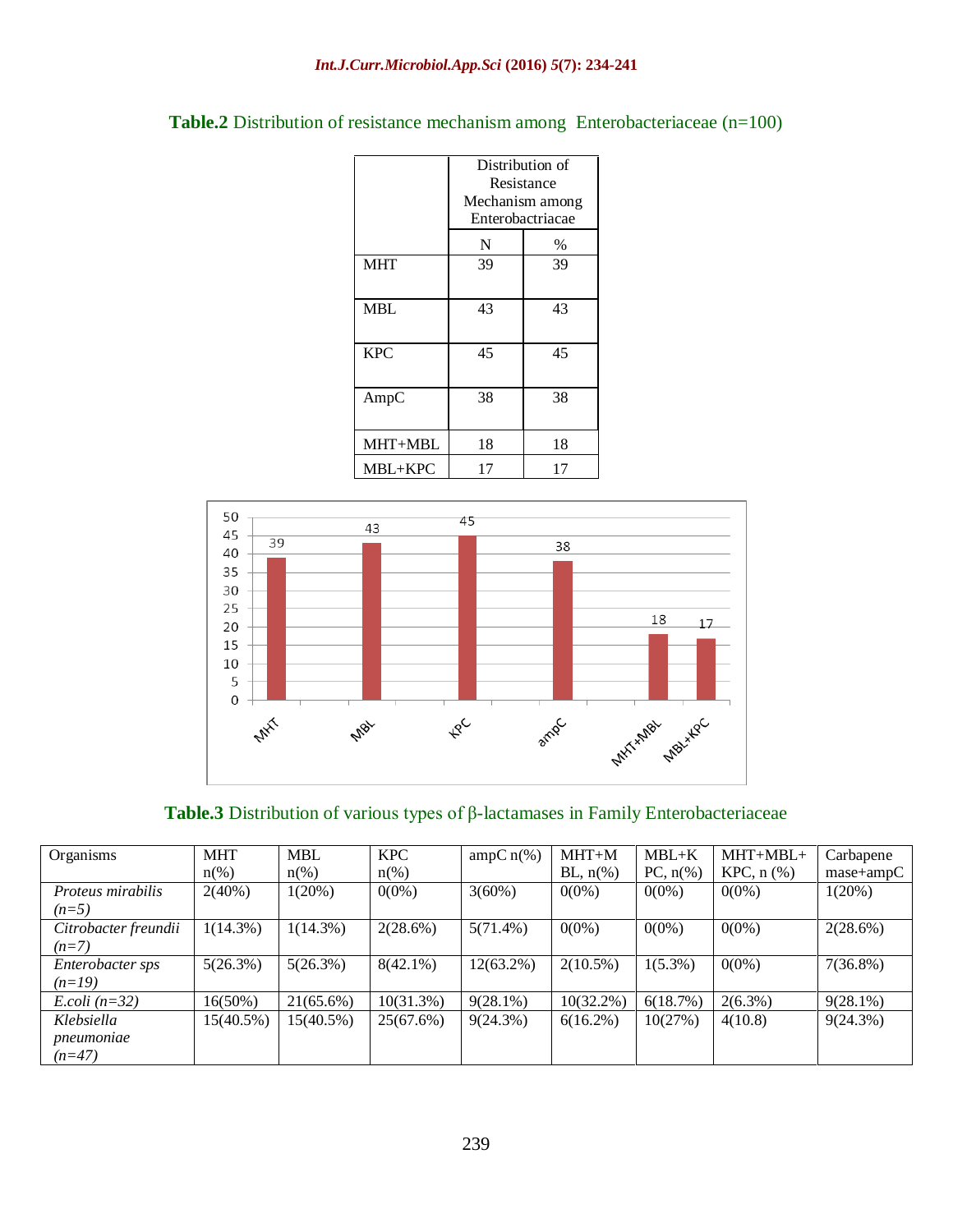

Amp C β-lactamase production was screened by AmpC disk test and found to be 38%. A study done by Sathya Pandurangan *et al*., Amp C β -lactamase production was screened by cefoxitin disk diffusion and found to be 61%. Moreover (AmpC, Ambler class C) a particular class of plasmidic cephalosporinases displays a slightly extended inducible hydrolytic activity towards carbapenems and therefore has to be taken into consideration during putative carbapenemase detection and subsequent antimicrobial treatment. We could not discriminate the different types of carbapenemases due to unavailability of PCR in our hospital and perhaps, this is the major limitation in our studies.

In conclusion, adequate detection of the production of carbapenemase in Enterobacteriaceae isolates is crucial for infection control measures and epidemiological analysis. In addition, it is important to make appropriate choice of anti-microbial therapy. Therefore, screening and confirmation of such isolates with simple and cost-effective methods is recommended in the absence of molecular techniques.

Based on the present study, the modified Hodge test for the routine phenotypic

detection of carbapenemases, combined disk test using EDTA for MBL production and boronic acid disk test for KPC, can be employed in any laboratory settings where molecular diagnostic techniques are not available to detect this important mechanism of antimicrobial resistance.

Knowledge about the prevalence of CRE and other drug-resistant organisms in the intestine can help in formulating antibiotic policy in management of sepsis as a complication of extensive gut surgery or patients with haematological malignancy under chemotherapy or bone marrow transplantation.

## **References**

- Andrea Bartolini, Ilaria Frasson. 2014. Comparison of phenotypic methods for the detection of carbapenem nonsusceptible Enterobacteriaceae, *Gut Pathogens*, 6: 13.
- Bansal, M., Vyas, N., Sharma, B., Maheshwari, R.K. 2013. Differentiation of Carbapenemase producing Enterobacteriaceae by Triple disc Test. *Indian J. Basic Appl. Med. Res.,* 3(1): 314-320.
- Baraniak, J., Fiett, M., Herda, E., *et al.* 2013. Species distribution, clonal structure and carbapenemase types of carbapenemase-